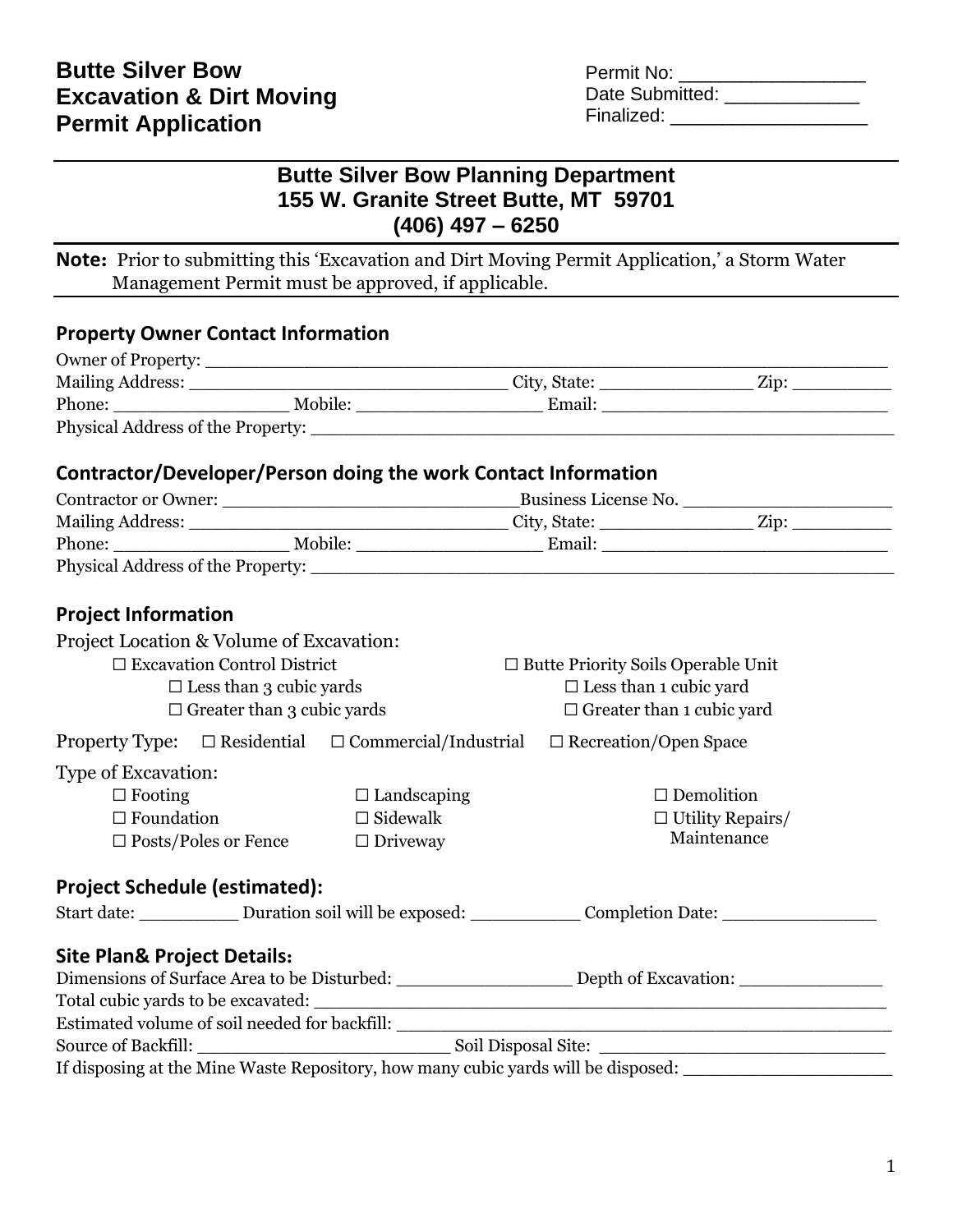## **Checklist:**

- $\Box$  1. Copy of Storm Water Permit, if applicable.
- $\Box$  2. Processing fee due upon approval of excavation permit application.
- $\square$  3. Detailed site plan and project details.
- $\Box$  4. Read and understand Excavation and Dirt Moving Protocols

#### **Acknowledgement Certificate**

*I certify I am the Owner or Owner's authorized agent. If acting as an authorized agent, I further certify I am authorized to act as the Owner's agent regarding the property at the above-referenced address for the purpose of filing applications for decisions, permits, or review under the Butte-Silver Bow Excavation and Dirt Moving Ordinance and have full power and authority to perform on behalf of the Owners all acts required to enable the City to process and review such applications.* 

*I certify the information on this application is true and correct and understand that I shall not start this project until this application is approved. I shall comply with the laws of the State of Montana and the ordinances of Butte-Silver Bow and that any excavation will be in full compliance with any and all protocols associated with this permit, including granting the city-county to enter the property to inspect the site, take samples of excavated materials and monitor excavation and back-filling activities.*

| Owner or Authorized Agent                 |                                                                                                                                                                         | Date                       |                                   |  |  |  |  |  |  |  |
|-------------------------------------------|-------------------------------------------------------------------------------------------------------------------------------------------------------------------------|----------------------------|-----------------------------------|--|--|--|--|--|--|--|
|                                           |                                                                                                                                                                         | <b>For Office Use Only</b> |                                   |  |  |  |  |  |  |  |
| <b>Application Review:</b>                |                                                                                                                                                                         |                            |                                   |  |  |  |  |  |  |  |
|                                           |                                                                                                                                                                         |                            | $\boxed{\text{Date:}\_\text{max}$ |  |  |  |  |  |  |  |
|                                           |                                                                                                                                                                         |                            |                                   |  |  |  |  |  |  |  |
|                                           |                                                                                                                                                                         |                            |                                   |  |  |  |  |  |  |  |
| <b>Soil Sampling Results:</b>             |                                                                                                                                                                         |                            |                                   |  |  |  |  |  |  |  |
|                                           |                                                                                                                                                                         |                            |                                   |  |  |  |  |  |  |  |
|                                           | Sample System: $\Box$ XRF Analysis                                                                                                                                      | $\Box$ Lab Sample          | $\Box$ Internal Data              |  |  |  |  |  |  |  |
| Results:<br>Lead:<br>Arsenic:<br>Mercury: | $\Box$ Above Action Levels $\Box$ Below Action Levels<br>$\Box$ Above Action Levels $\Box$ Below Action Levels<br>$\Box$ Above Action Levels $\Box$ Below Action Levels |                            |                                   |  |  |  |  |  |  |  |
| <b>Cost Share Request:</b>                |                                                                                                                                                                         |                            |                                   |  |  |  |  |  |  |  |
|                                           | $\Box$ Cost Share Requested                                                                                                                                             |                            |                                   |  |  |  |  |  |  |  |
|                                           | Cubic Yards Moved                                                                                                                                                       |                            | Cubic Yards Backfill Requested    |  |  |  |  |  |  |  |
| <b>Conditions of Approval:</b>            |                                                                                                                                                                         |                            |                                   |  |  |  |  |  |  |  |

\_\_\_\_\_\_\_\_\_\_\_\_\_\_\_\_\_\_\_\_\_\_\_\_\_\_\_\_\_\_\_\_\_\_\_\_\_\_\_\_\_\_\_\_\_\_\_\_\_\_\_\_\_\_\_\_\_\_\_\_\_\_\_\_\_\_\_\_\_\_\_\_\_\_\_\_